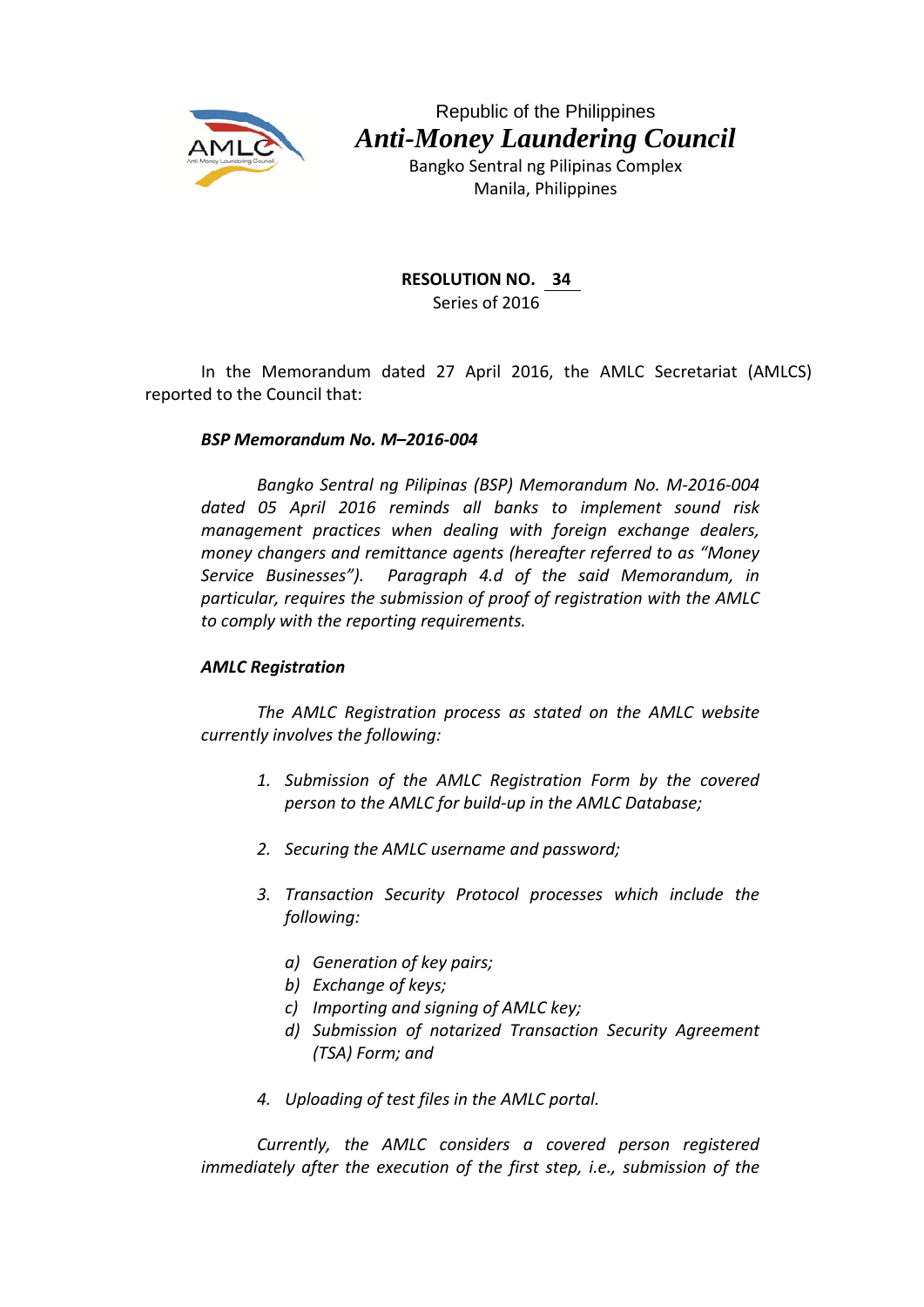*AMLC Registration Form to the AMLC for incorporation to the AMLC database.* 

## *Consultation Meeting*

*On 15 April 2016, the AMLC Secretariat held a consultation meeting with the Anti‐Money Laundering Specialist Group and Integrated Supervision Department I on the guidelines of the AMLC Registration as well as the proof of registration to be provided to the Money Service Businesses (MSBs).*

*It was agreed that a covered person will only be considered registered when it has already performed the following: submitted the AMLC Registration Form; performed the steps required for encryption; submitted a notarized TSA Form; and obtained a username and a password for the AMLC portal. It was likewise agreed that the AMLC will issue a Certificate of Registration to registered MSBs and publish a list of registered MSBs on the AMLC website on a monthly basis.*

The Council resolved to:

- 1) Adopt the following registration procedures for the issuance of the proof of AMLC Registration and setting forth a renewal process for Money Service Businesses' certification with the AMLC:
	- a) Submission of the AMLC Registration Form;
	- b) Transaction Security Protocol Processes to include the following:
		- i) Generation of key pairs;
		- ii) Exchange of keys;
		- iii) Importing and signing of AMLC key;
		- iv) Submission of notarized Transaction Security Agreement Form; and
	- c) Receipt of username and password for the AMLC portal.
- 2) Direct the Secretariat to issue Certificates of Registration to Money Service Businesses with the facsimile signature of the AMLC Executive Director. The said certificates will be sent to registered Money Service Businesses via email as a PDF file.
- 3) Direct the Secretariat to publish a list of registered Money Service Businesses on the AMLC website on a monthly basis.